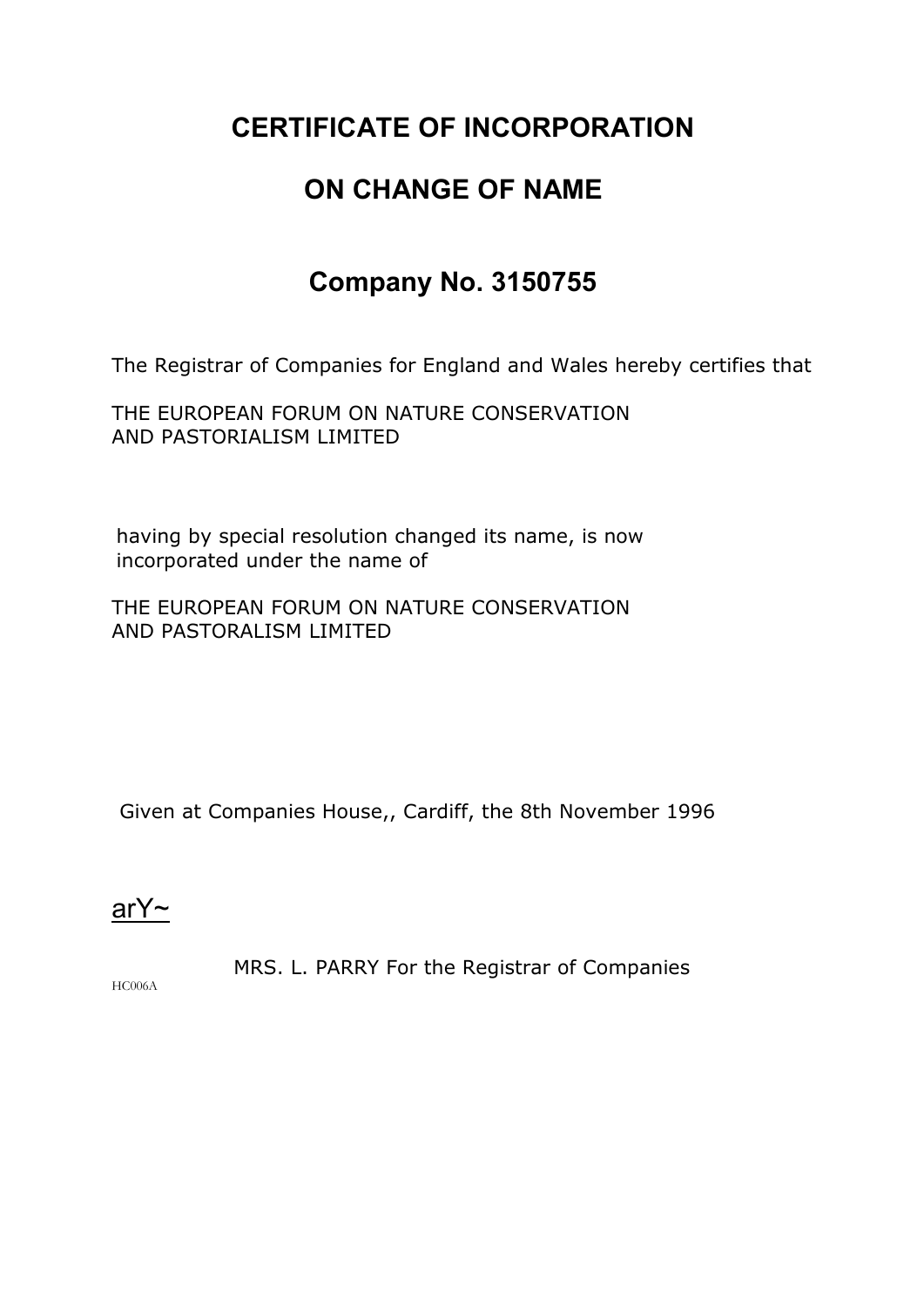*The Companies Act 1985* 

*COMPANY LIMITED BY GUARANTEE AND NOT HAVING A SHARE CAPITAL* 

# *MEMORANDUM OF ASSOCIATION of*

# *THE EUROPEAN FORUM ON NATURE CONSERVATION AND PASTORALISM LIMITED*

1. The Company's name is THE EUROPEAN FORUM ON NATURE CONSERVATION AND PASTORALISM LIMITED.\*

2. The Company's Registered Office is to be situated in England & Wales. 3. The Company's objects are:\*

 $(A)(i)$ 

To get better recognition and increased understanding - amongst conservationists, academics, landmanagers and policy-makers - of extensive farming systems, their importance, their relationship with nature conservation, biodiversity and sustainability, and related policy issues; these to be achieved by means of research, exchange, meetings, pan-European projects, policy-work, etc;

- (ii) Ensuring the availability, dissemination and exchange of supporting information, science and expertise; and identifying and stimulating any further research required into ecological, social and economic aspects of extensive farming systems;
- (iii) Developing and promoting policy options which ensure the maintenance and development of these extensive farming systems;
- (iv) Organising meetings of the Forum and publishing a newsletter to further these aims.

*\*\* The objects of the Company were amended by Special Resolution passed on the 18th day of April 1996, and on the 21st day of November 1996.* 

*<sup>\*</sup> The name of the Company changed from KELHOLM LIMITED to THE EUROPEAN FORUM ON NATURE CONSERVATION AND PASTORIALISM LIMITED on the 29th day of April 1996, and from THE EUROPEAN FORUM ON NATURE CONSERVATION AND PASTORIALISM LIMITED to THE EUROPEAN FORUM ON NATURE CONSERVATION AND PASTORALISM LIMITED on the 8th day of November 1996.*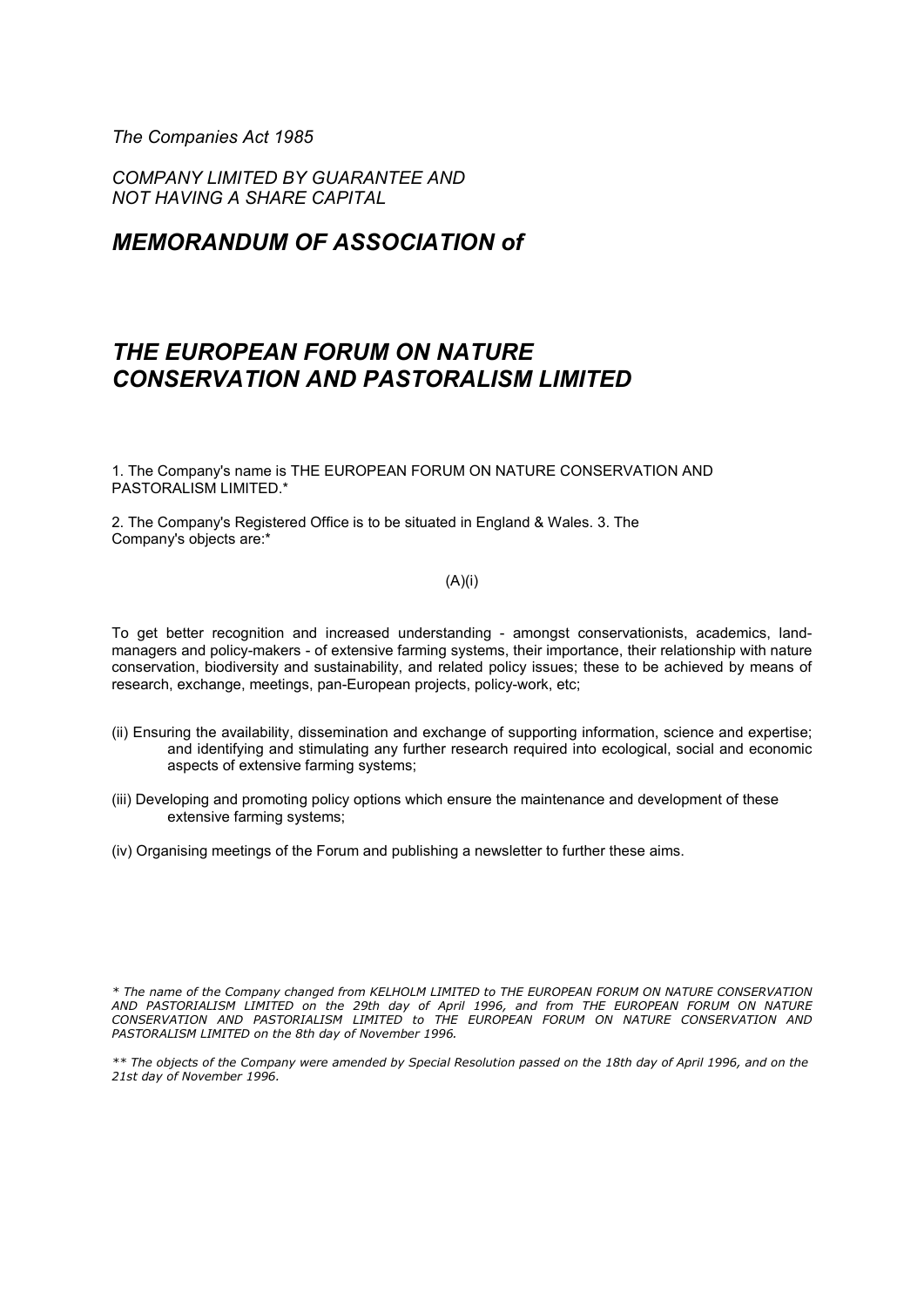And the Company shall have the following powers exercisable in furtherance of its said objects but not otherwise, namely:

(B) To raise funds, whether by the levying of subscriptions by the Company, by means of donations from Companies and other business concerns, by private or public appeals or otherwise, and to seek any form of assistance, sponsorship or grant from government, municipal, commercial or private sources or from any national or international health, welfare, educational, social or cultural organisation for or on behalf of the Company, or any person or body of persons pursuing any object which this Company is authorised to carry on, and to take and accept gifts of property, whether subject to any special trust or not, for the objects of the Company.

(C) To recruit and assist in the recruitment of voluntary workers in and for the Company and to retain or employ professional or technical advisers or workers in connection with the objects of the Company and to pay reasonable and proper fees for their services.

(D) To make any financial grant or award, and to enter into any contract or arrangement for the provision to any person or body of persons of any technical, financial or other assistance, of any service or equipment, labour, or of travel, accommodation or other facilities, and generally to do all such things as may, in the opinion of the Officers, further the primary objects of the Company.

(E) To undertake research and surveys and publish the useful results of such research, to establish, equip and maintain a library, to collect, compile, print, publish and disseminate information, to provide, publish or contribute to the publication of any papers, books, periodicals, reports or other documents, films, slides, tapes, pictures, plans or models, to give and exchange information and advice and to promote, encourage, foster and maintain the interest and support of the public in the objects and activities of the Company.

(F) To organise, provide facilities for and hold conferences, meetings, courses of instruction, demonstrations, lectures, exhibitions, competitions, tours and displays.

(G) To establish, promote or assist in establishing or promoting and to subscribe to or become a member of, or co-operate or federate with any other organisations or associations whose objects are in whole or in part similar to the objects of the Company or the establishment or promotion of which may be beneficial to the Company, to act as trustees or agents for and to manage and to undertake the property, assets, liabilities and engagements of any such organisations or associations and to subscribe or guarantee money for any purposes in any way calculated to further the objects of the Company.

(H) To foster and encourage co-operation and communication between similar organisations, societies and institutions and local and national authorities and to co-ordinate the activities and represent the views of those making use of the facilities of the Company and its members.

(I) To purchase, take on lease or in exchange, hire or otherwise acquire and hold for any estate or interest, sell, mortgage, lease or otherwise dispose of or turn to account any heritable or moveable real or personal property and any rights or privileges which the Company may think necessary or convenient for the promotion of its objects and to construct, maintain and alter any buildings or erections necessary or convenient for the work of the Company.

(J) To borrow or raise money for the purposes of the Company on such terms and on such security as the Officers shall think fit, and whether by the creation and issue of debentures or debenture stock or otherwise.

(K) To receive money on deposit or loan upon such terms as the Company may approve, and to undertake and execute any trusts which may lawfully be undertaken by the Company and may be conducive to its objects.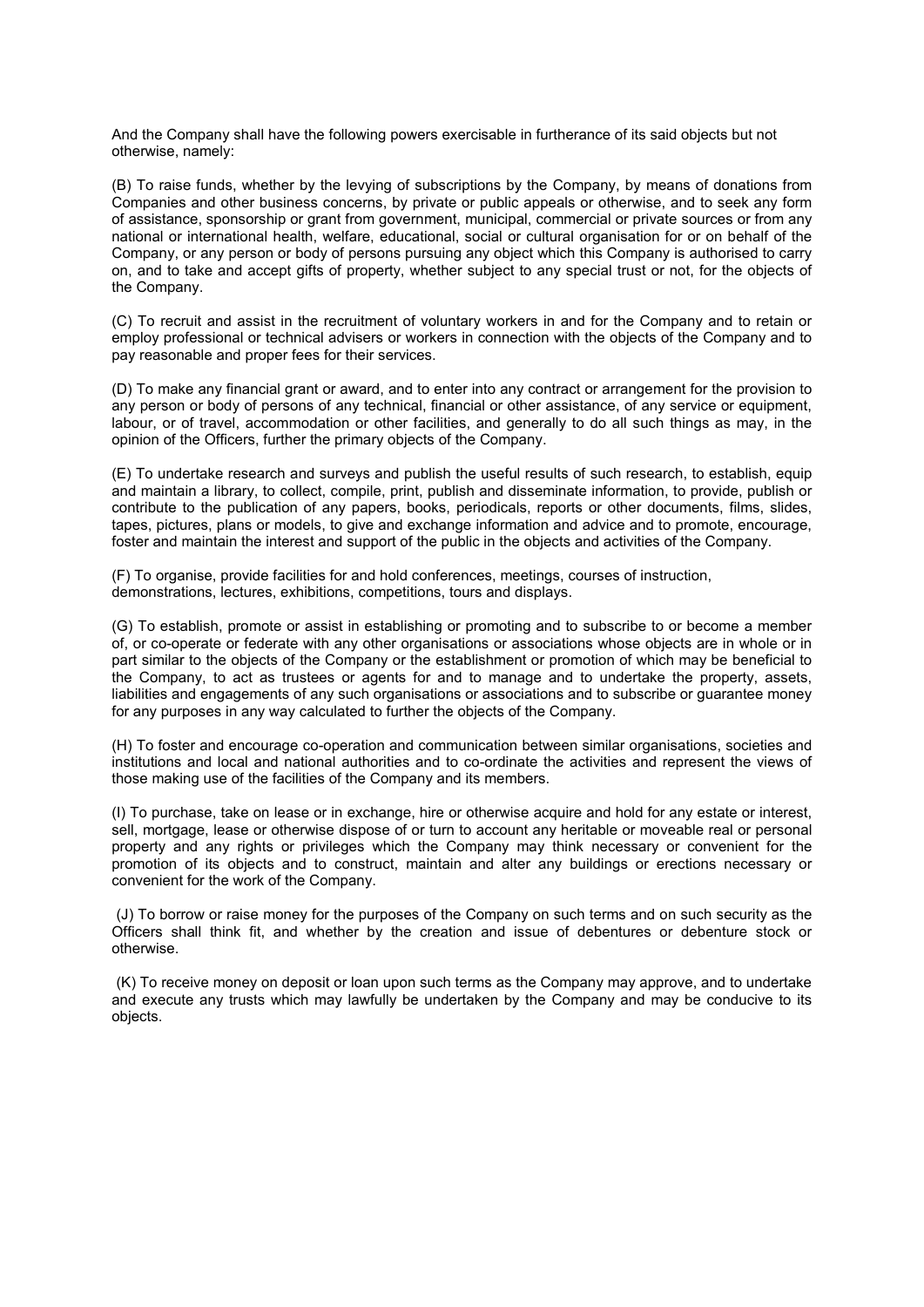(L) To invest and deal with the moneys of the Company not immediately required for itspurposes in or upon such investments or securities and in such manner as may from time to time be determined, subject nevertheless to such conditions (if any) and such consents (if any) as may for the time being be imposed or required by law and subject also as hereinafter provided.

(M) To sell, mortgage, improve, manage, turn to account, exchange, let, or grant licences,easements and other rights in or over, and in any other manner deal with or dispose of all or any of the property and assets for the time being of the Company as may be expedient for thepromotion of its objects.

(N) To make all reasonable and necessary provision for the payment of pensions and superannuation to or on behalf of employees and their widows and other dependants.

(0) To pay out of the funds of the Company the costs, charges and expenses of and incidental to the formation and registration of the Company.

(P) To do all such other things as are necessary for the attainment of the objects of the Company or any of them.

4. The income and property of the Company, whencesoever derived, shall be applied solelytowards the promotion of the objects of the Company as set forth in this Memorandum ofAssociation, and no portion thereof shall be paid or transferred directly or indirectly, by way of dividend, bonus or otherwise howsoever by way of profit to the members of the Company, and no member of its Council of Management or Governing Body shall be appointed to any office of theCompany paid by salary or fees or receive any remuneration or other benefit in money or money's worth from the Company.

Provided that nothing herein shall prevent the payment, in good faith, by the Company:

(a) of reasonable and proper remuneration to any member, officer or servant of the Company (not being a member of its Council of Management or Governing Body) for any services rendered to the Company;

(b) of interest on money lent by any member of the Company or of its Council of Management or Governing Body;

(c) of reasonable and proper rent for premises demised or let by any member of the Company or of its Council of Management or Governing Body;

(e) to any member of its Council of Management or Governing Body of out-of-pocket expenses.

5. The liability of the members is limited.

6. Every member of the Company undertakes to contribute such amount as may be required (not exceeding £1.00) to the Company's assets if it should be wound up while he is a member or within one year after he ceases to be a member, for payment of the Company's debts and liabilities contracted before he ceases to be a member, and of the costs, charges and expenses of winding up, and for the adjustment of the rights of the contributories among themselves.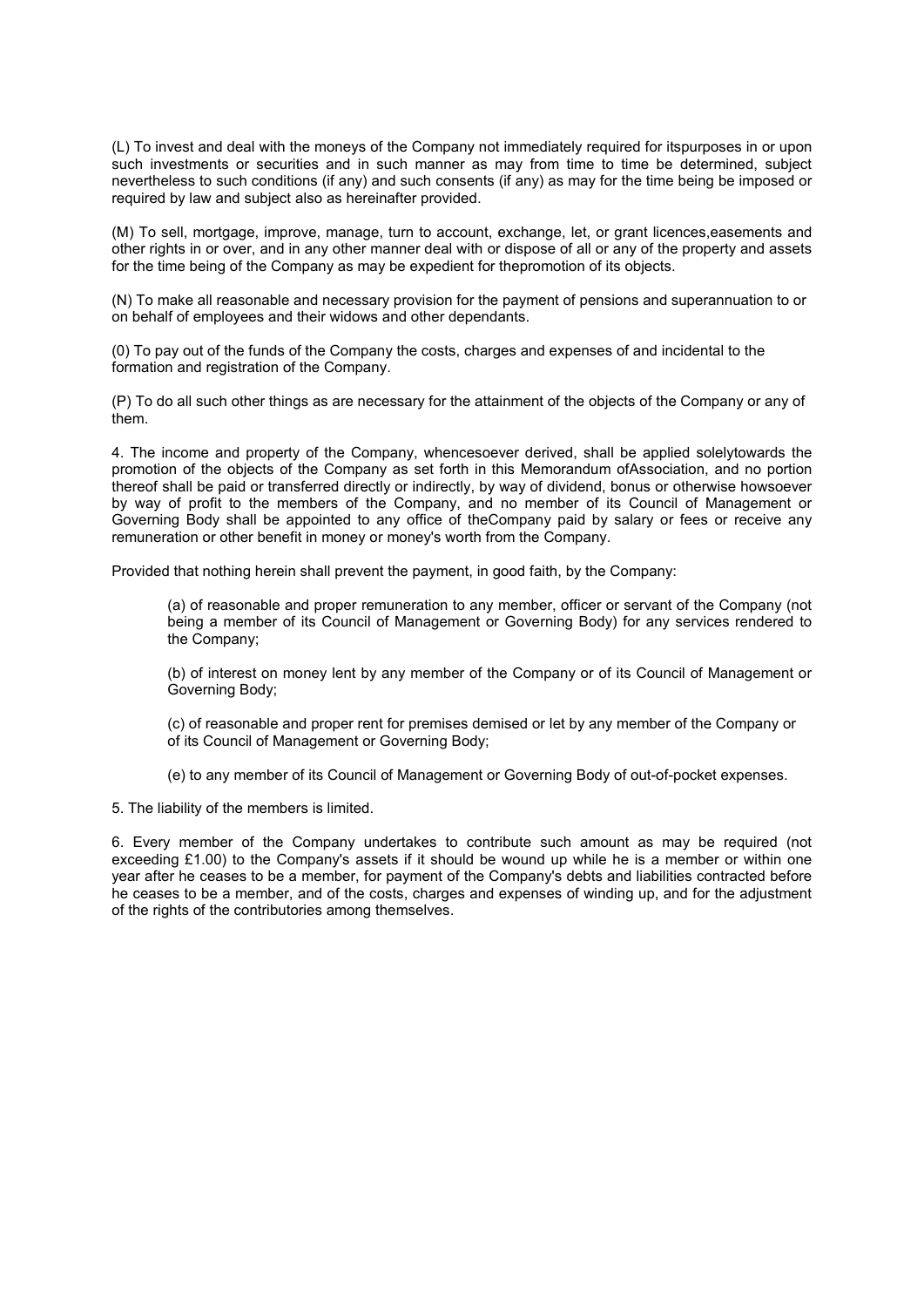7. If, upon the winding up or dissolution of the Company, there remains, after the satisfaction of all its debts and liabilities, any property whatsoever, the same shall not be paid to or distributed among the members of the Company, but shall be given or transferred to some other institution or institutions having objects the same as or similar to the objects of the Company, and which shall prohibit the distribution of its or their income and property among its or their members to an extent at least as great as is imposed on the Company under or by virtue of Clause 4 hereof, such institution or institutions to be determined by the members of the Company at or before the time of dissolution, and if and so far as effect can not be given to this last provision, then to some other object as near as may be to that of the Company.

We, the subscribers to this Memorandum of Association, wish to be formed into a Company Pursuant to this Memorandum.

Name Address and Description Of **Subscribers** 

Combined Nominees Limited, 16-26 Banner Street, London EC1Y 8QE

Combined Secretarial Services Limited, 16-26 Banner Street, London EC1 Y 8QE

Dated the 1 st day of January 1996 Witness to the above Signatures:

K E Bennett Crwys House 33 Crwys Road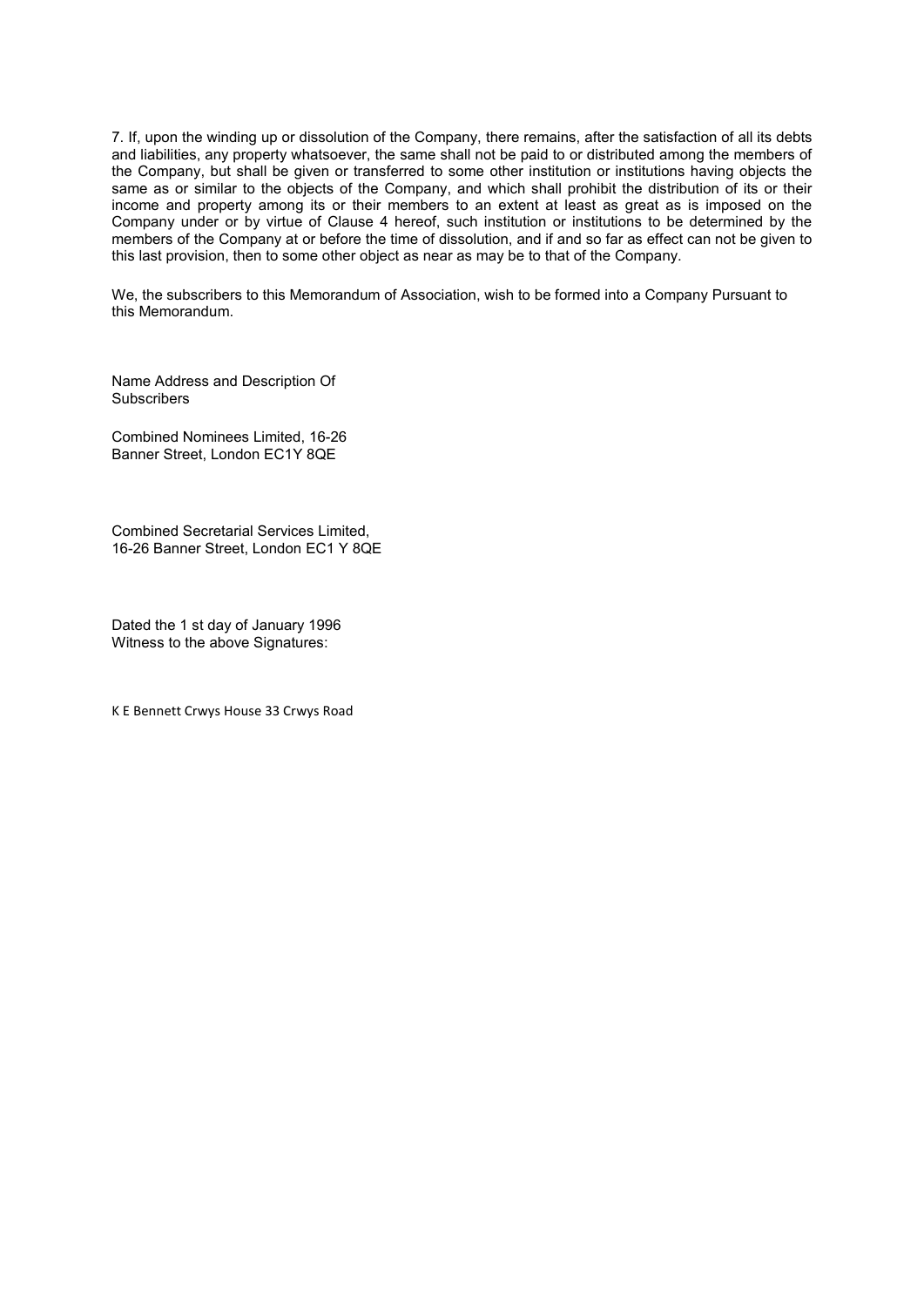# The Companies Act 2006

COMPANY LIMITED BY GUARANTEE AND NOT HAVING A SHARE CAPITAL

# **ARTICLES OF ASSOCIATION of**

# **THE EUROPEAN FORUM ON NATURE CONSERVATION AND PASTORALISM LIMITED**

# **INDEX TO THE ARTICLES**

# **PART 1 INTERPRETATION AND LIMITATION OF LIABILITY**

1. Defined terms

2. Liability of members

# **PART 2 DIRECTORS**

# **DIRECTORS' POWERS AND RESPONSIBILITIES**

- 3. Directors' general authority
- 4. Members' reserve power
- 5. Directors may delegate
- 6. Committees

# **DECISION-MAKING BY DIRECTORS**

- 7. Directors to take decisions collectively
- 8. Unanimous decisions
- 9. Calling a directors' meeting
- 10. Participation in directors' meetings
- 11. Quorum for directors' meetings
- 12. Chairing of directors' meetings
- 13. Casting vote
- 14. Conflicts of interest
- 15. Records of decisions to be kept
- 16. Directors' discretion to make further rules

# **APPOINTMENT OF DIRECTORS**

- 17. Methods of appointing directors
- 18. Rotation of directors
- 19. Termination of director's appointment
- 20. Resolution to remove director
- 21. Directors' remuneration
- 22. Directors' expenses

**PART 3 MEMBERS**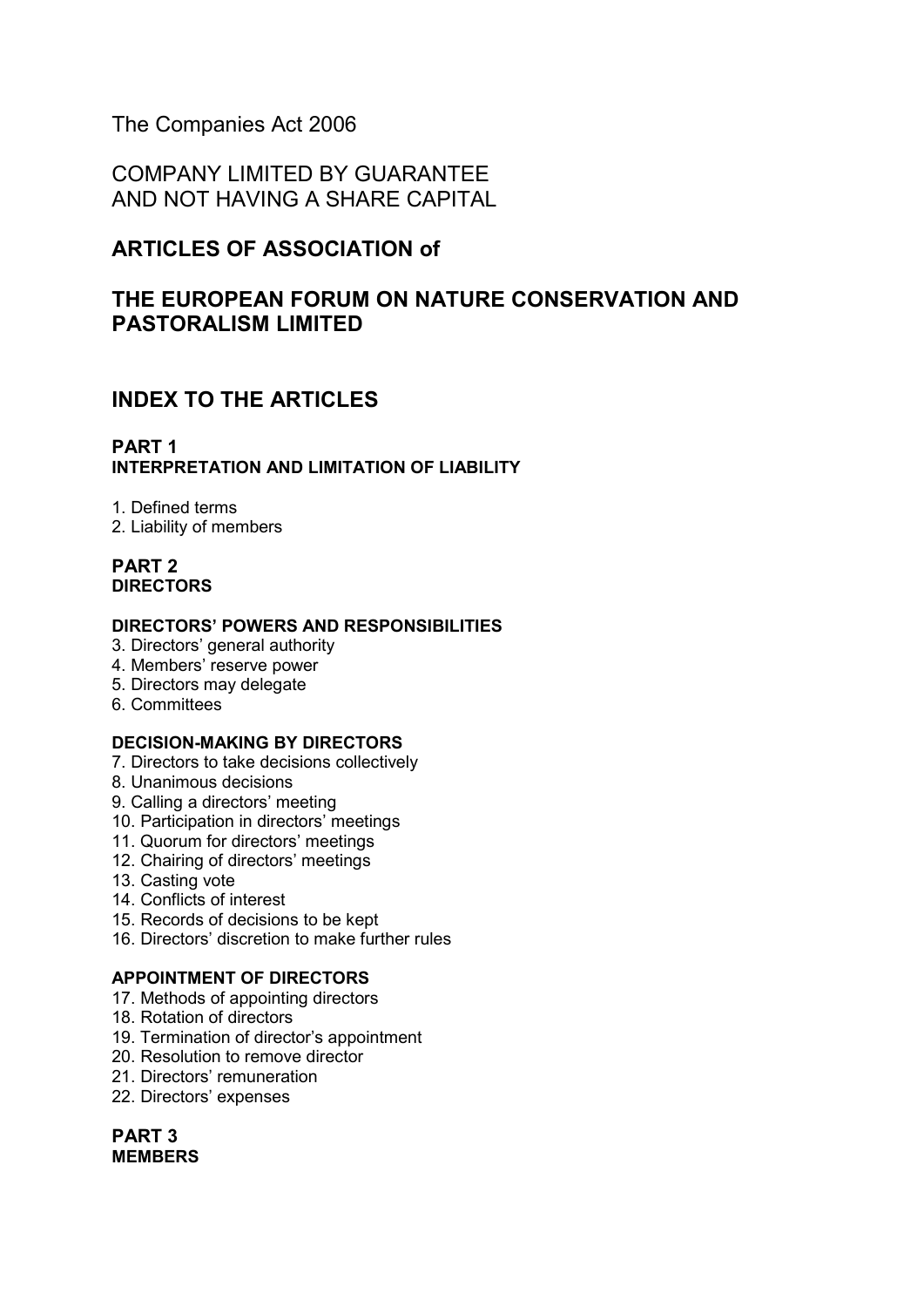# **BECOMING AND CEASING TO BE A MEMBER**

- 23. Applications for membership
- 24. Termination of membership

# **ORGANISATION OF GENERAL MEETINGS**

- 25. Frequency of general meetings
- 26. Attendance and speaking at general meetings
- 27. Quorum for general meetings
- 28. Chairing general meetings
- 29. Attendance and speaking by directors and non-members
- 30. Adjournment

#### **VOTING AT GENERAL MEETINGS**

- 31. Voting: general
- 32. Errors and disputes
- 33. Poll votes
- 34. Content of proxy notices
- 35. Delivery of proxy notices
- 36. Amendments to resolutions

# **PART 4 ADMINISTRATIVE ARRANGEMENTS**

- 37. Means of communication to be used
- 38. Company seals
- 39. No right to inspect accounts and other records
- 40. Provision for employees on cessation of business
- DIRECTORS' INDEMNITY AND INSURANCE
- 41. Indemnity
- 42. Insurance

# **PART 1 INTERPRETATION AND LIMITATION OF LIABILITY**

# **Defined terms**

**1.** In the articles, unless the context requires otherwise:

"articles" means the company's articles of association;

"bankruptcy" includes individual insolvency proceedings in a jurisdiction other than England and Wales or Northern Ireland which have an effect similar to that of bankruptcy;

"chairman" has the meaning given in article 12;

"chairman of the meeting" has the meaning given in article 25;

"Companies Acts" means the Companies Acts (as defined in section 2 of the Companies Act (2006), in so far as they apply to the company;

"director" means a director of the company, and includes any person occupying the position of director, by whatever name called;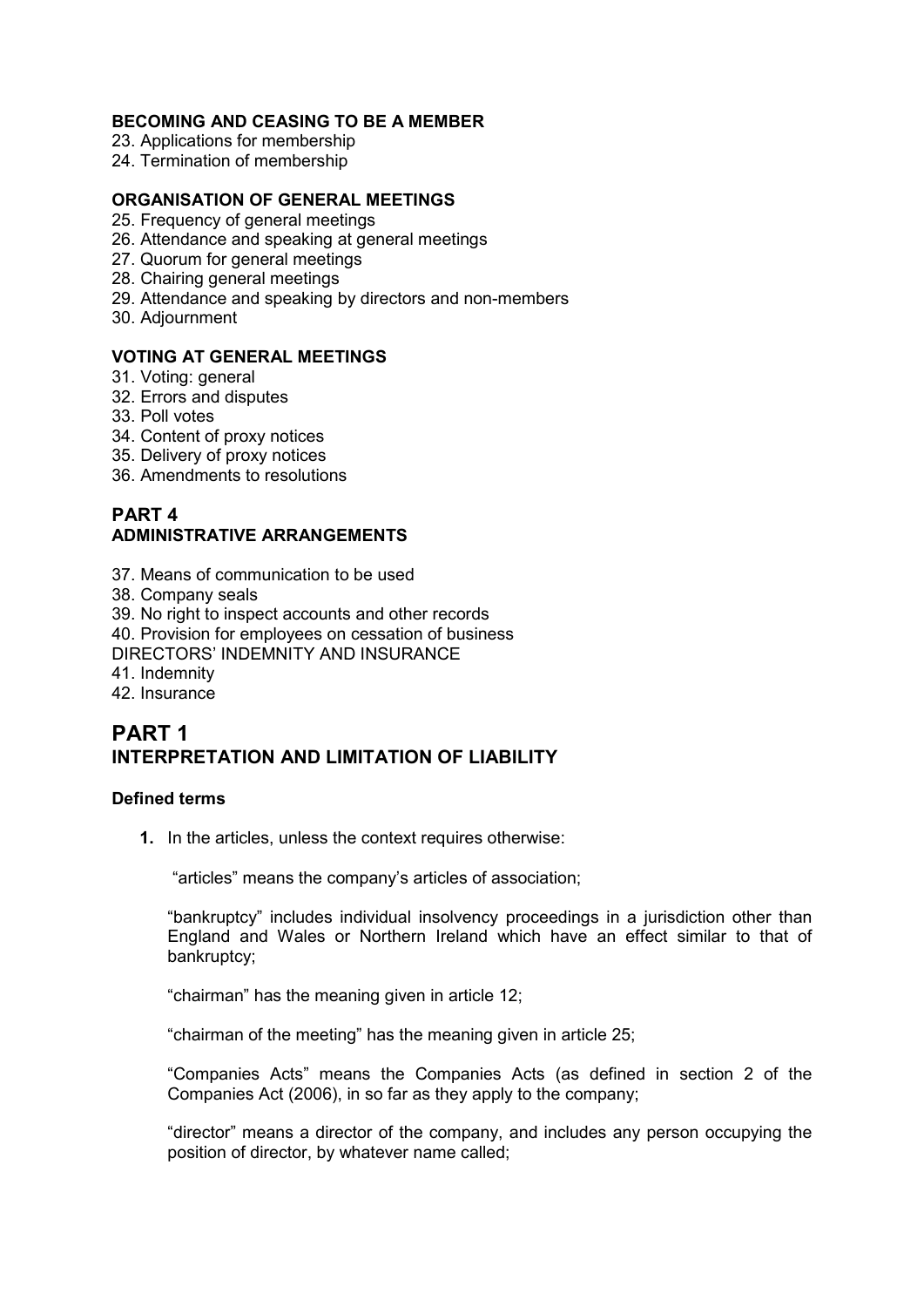"document" includes, unless otherwise specified, any document sent or supplied in electronic form;

"electronic form" has the meaning given in section 1168 of the Companies Act 2006;

"member" has the meaning given in section 112 of the Companies Act 2006;

"ordinary resolution" has the meaning given in section 282 of the Companies Act 2006;

"participate", in relation to a directors' meeting, has the meaning given in article 10;

"proxy notice" has the meaning given in article 31;

"special resolution" has the meaning given in section 283 of the Companies Act 2006;

"subsidiary" has the meaning given in section 1159 of the Companies Act 2006; and

"writing" means the representation or reproduction of words, symbols or other information in a visible form by any method or combination of methods, whether sent or supplied in electronic form or otherwise.

Unless the context otherwise requires, other words or expressions contained in these articles bear the same meaning as in the Companies Act 2006 as in force on the date when these articles become binding on the company.

#### **Liability of members**

- **2.** The liability of each member is limited to £1, being the amount that each member undertakes to contribute to the assets of the company in the event of its being wound up while he is a member or within one year after he ceases to be a member, for:
- (a) payment of the company's debts and liabilities contracted before he ceases to be a member,
- (b) payment of the costs, charges and expenses of winding up, and
- (c) adjustment of the rights of the contributories among themselves.

# **PART 2 DIRECTORS**

# **DIRECTORS' POWERS AND RESPONSIBILITIES**

#### **Directors' general authority**

**3.** Subject to the articles, the directors are responsible for the management of the company's business, for which purpose they may exercise all the powers of the company.

#### **Members' reserve power**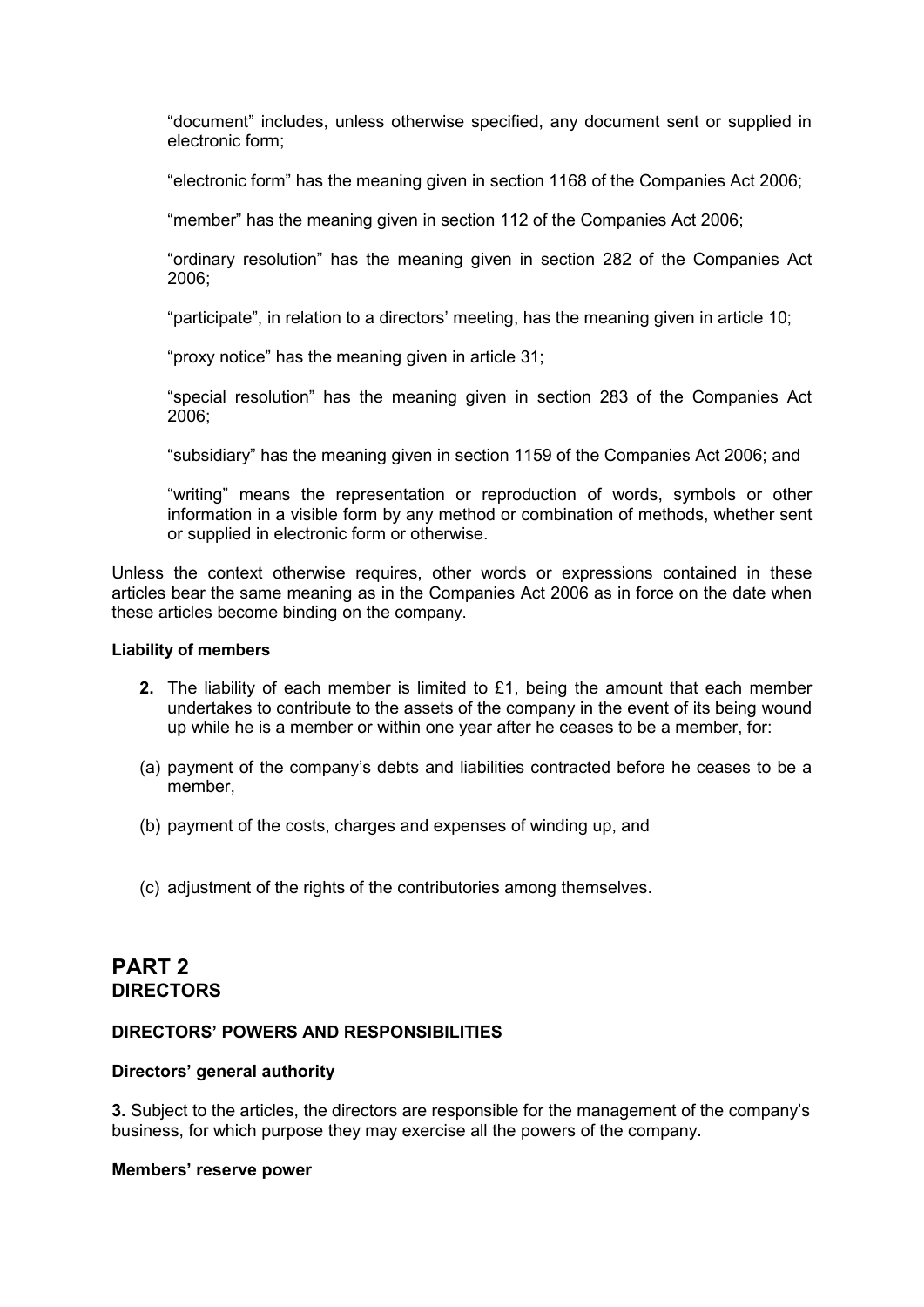# **4.**

(1) The members may, by special resolution, direct the directors to take, or refrain from taking, specified action.

(2) No such special resolution invalidates anything which the directors have done before the passing of the resolution.

# **Directors may delegate**

# **5.**

(1) Subject to the articles, the directors may delegate any of the powers which are conferred on them under the articles:

- (a) to such person or committee;
- (b) by such means (including by power of attorney);
- (c) to such an extent;
- (d) in relation to such matters or territories; and
- (e) on such terms and conditions;

as they think fit.

(2) If the directors so specify, any such delegation may authorise further delegation of the directors' powers by any person to whom they are delegated.

(3) The directors may revoke any delegation in whole or part, or alter its terms and conditions.

# **Committees**

**6.**

(1) Committees to which the directors delegate any of their powers must follow procedures which are based as far as they are applicable on those provisions of the articles which govern the taking of decisions by directors.

(2) The directors may make rules of procedure for all or any committees, which prevail over rules derived from the articles if they are not consistent with them.

# **DECISION-MAKING BY DIRECTORS**

# **Directors to take decisions collectively**

**7.**

(1) The general rule about decision-making by directors is that any decision of the directors must be either a majority decision at a meeting or a decision taken in accordance with article 8.

(2) If:

- (a) the company only has one director, and
- (b) no provision of the articles requires it to have more than one director,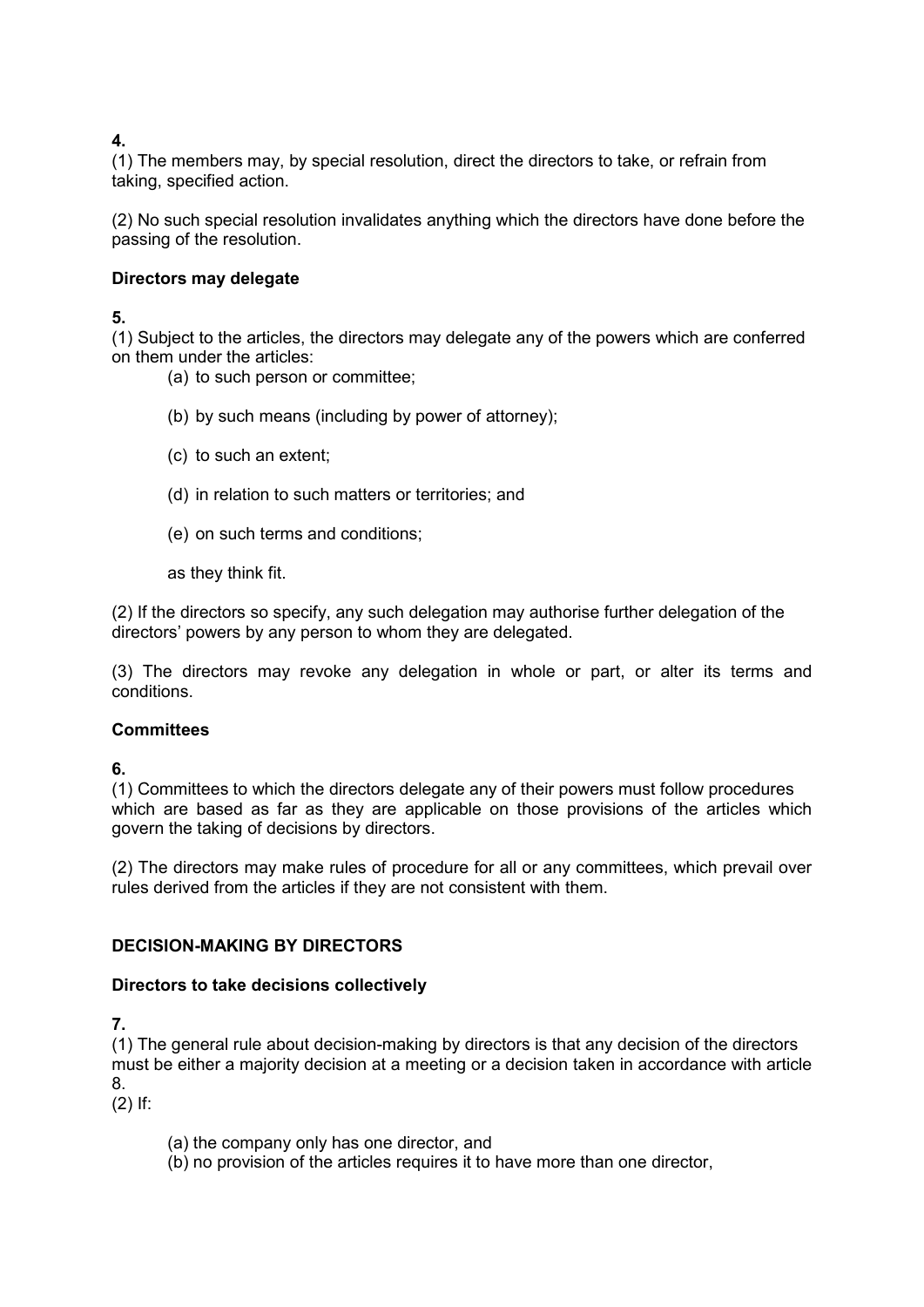the general rule does not apply, and the director may take decisions without regard to any of the provisions of the articles relating to directors' decision-making.

### **Unanimous decisions**

**8.**

(1) A decision of the directors is taken in accordance with this article when all eligible directors indicate to each other by any means that they share a common view on a matter.

(2) Such a decision may take the form of a resolution in writing, copies of which have been signed by each eligible director or to which each eligible director has otherwise indicated agreement in writing.

(3) References in this article to eligible directors are to directors who would have been entitled to vote on the matter had it been proposed as a resolution at a directors' meeting.

(4) A decision may not be taken in accordance with this article if the eligible directors would not have formed a quorum at such a meeting.

### **Calling a directors' meeting**

**9.**

(1) Any director may call a directors' meeting by giving notice of the meeting to the directors or by authorising the company secretary (if any) to give such notice.

(2) Notice of any directors' meeting must indicate:

- (a) its proposed date and time;
- (b) where it is to take place; and
- (c) if it is anticipated that directors participating in the meeting will not be in the same place, how it is proposed that they should communicate with each other during the meeting.

(3) Notice of a directors' meeting must be given to each director, but need not be in writing.

(4) Notice of a directors' meeting need not be given to directors who waive their entitlement to notice of that meeting, by giving notice to that effect to the company not more than 7 days after the date on which the meeting is held. Where such notice is given after the meeting has been held, that does not affect the validity of the meeting, or of any business conducted at it.

# **Participation in directors' meetings**

**10.**

(1) Subject to the articles, directors participate in a directors' meeting, or part of a directors' meeting, when:

- (a) the meeting has been called and takes place in accordance with the articles, and
- (b) they can each communicate to the others any information or opinions they have on any particular item of the business of the meeting.

(2) In determining whether directors are participating in a directors' meeting, it is irrelevant where any director is or how they communicate with each other.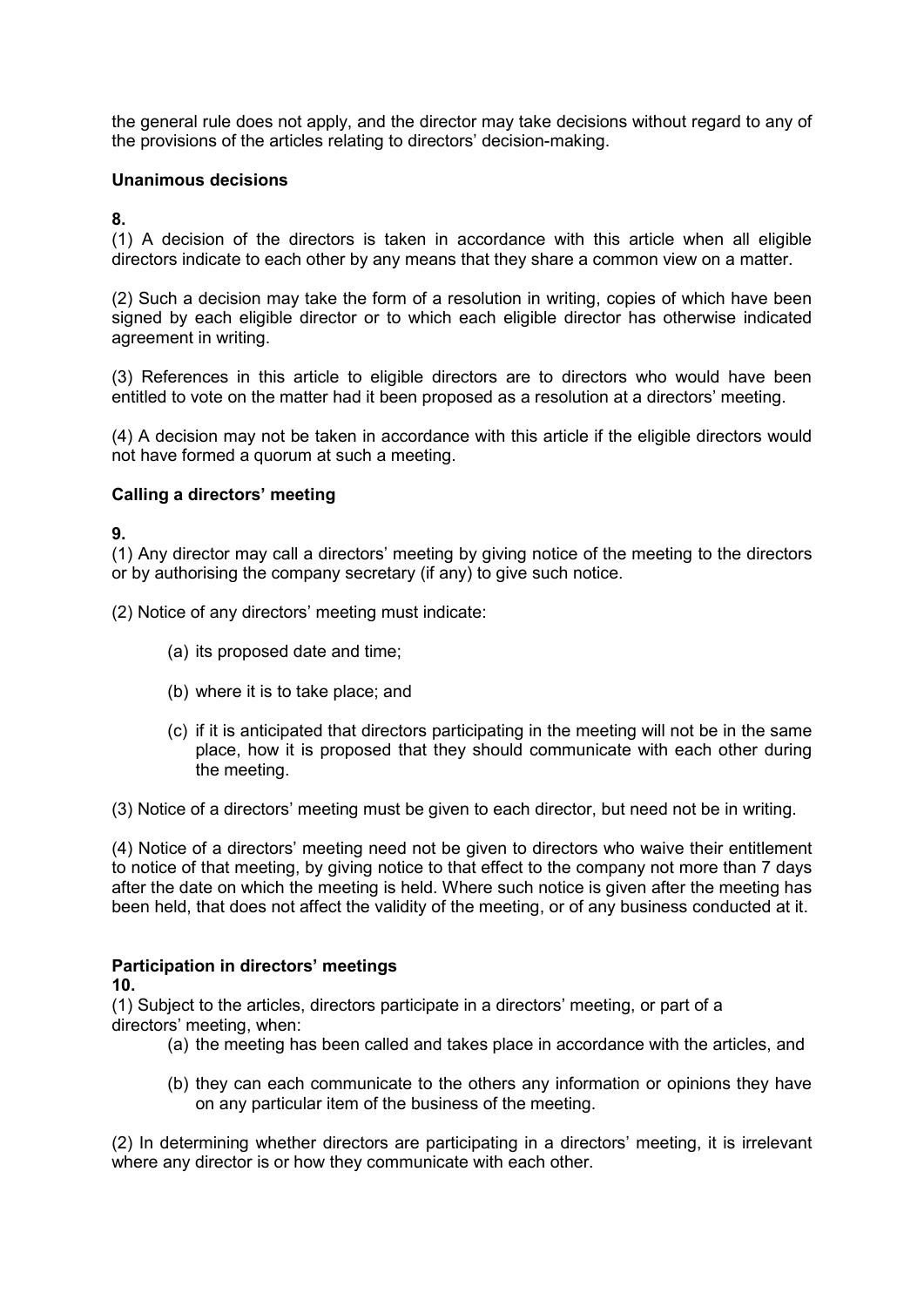(3) If all the directors participating in a meeting are not in the same place, they may decide that the meeting is to be treated as taking place wherever any of them is.

# **Quorum for directors' meetings**

**11.**

(1) At a directors' meeting, unless a quorum is participating, no proposal is to be voted on, except a proposal to call another meeting.

(2) The quorum for directors' meetings may be fixed from time to time by a decision of the directors, but it must never be less than two, and unless otherwise fixed it is two.

(3) If the total number of directors for the time being is less than the quorum required, the directors must not take any decision other than a decision:

- (a) to appoint further directors, or
- (c) to call a general meeting so as to enable the members to appoint further directors.

#### **Chairing of directors' meetings**

**12.**

(1) The directors may appoint a director to chair their meetings.

(2) The person so appointed for the time being is known as the chairman.

(3) The directors may terminate the chairman's appointment at any time.

(4) If the chairman is not participating in a directors' meeting within ten minutes of the time at which it was to start, the participating directors must appoint one of themselves to chair it.

#### **Casting vote**

**13.**

(1) If the numbers of votes for and against a proposal are equal, the chairman or other director chairing the meeting has a casting vote.

(2) But this does not apply if, in accordance with the articles, the chairman or other director is not to be counted as participating in the decision-making process for quorum or voting purposes.

# **Conflicts of interest**

**14.**

(1) If a proposed decision of the directors is concerned with an actual or proposed transaction or arrangement with the company in which a director is interested, that director is not to be counted as participating in the decision-making process for quorum or voting purposes.

(2) But if paragraph (3) applies, a director who is interested in an actual or proposed transaction or arrangement with the company is to be counted as participating in the decision-making process for quorum and voting purposes.

(3) This paragraph applies when: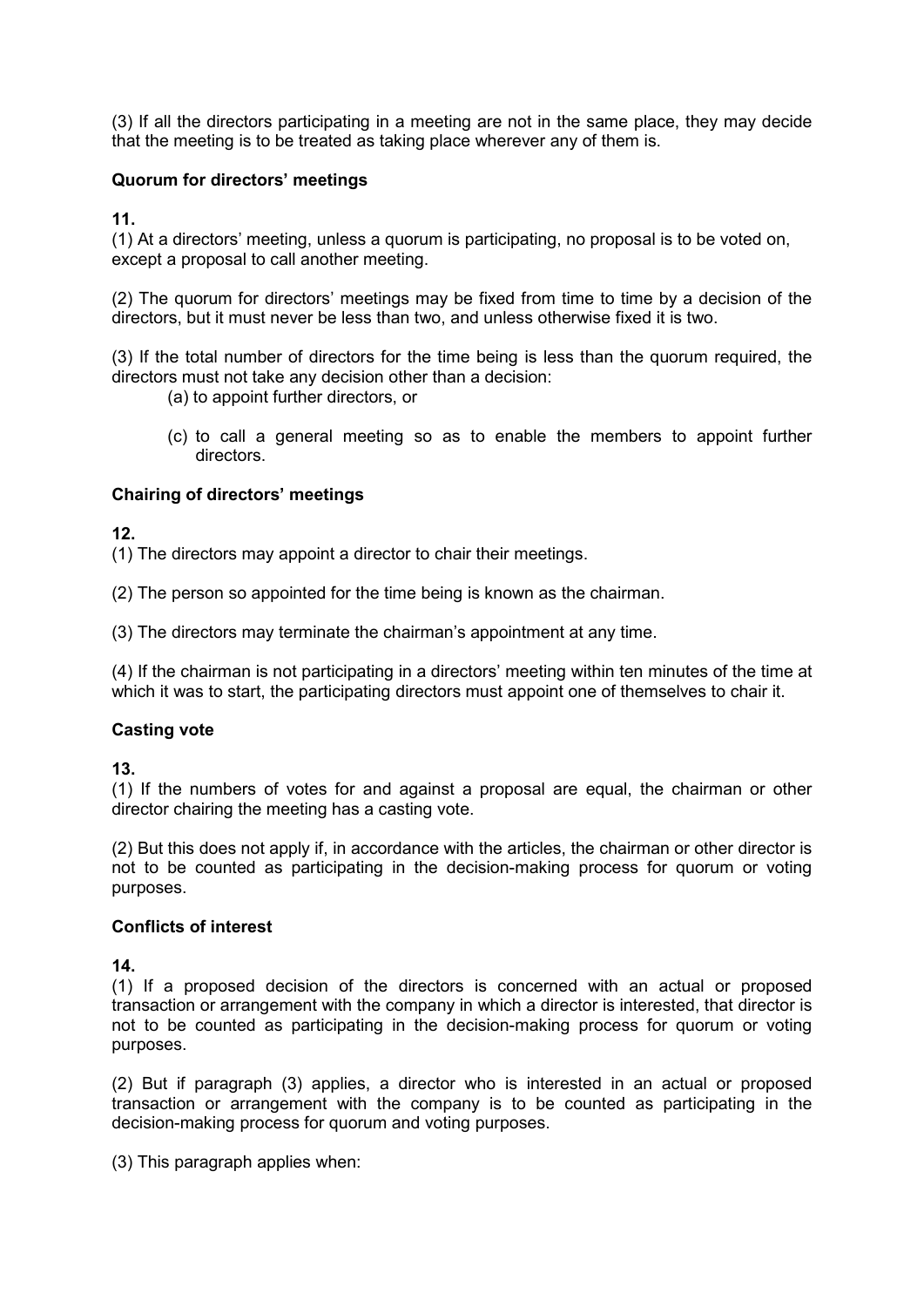(a) the company by ordinary resolution disapplies the provision of the articles which would otherwise prevent a director from being counted as participating in the decision-making process;

(b) the director's interest cannot reasonably be regarded as likely to give rise to a conflict of interest; or

(d) the director's conflict of interest arises from a permitted cause.

(e)

(4) For the purposes of this article, the following are permitted causes:

- (a) a guarantee given, or to be given, by or to a director in respect of an obligation incurred by or on behalf of the company or any of its subsidiaries;
- (b) subscription, or an agreement to subscribe, for securities of the company or any of its subsidiaries, or to underwrite, sub-underwrite, or guarantee subscription for any such securities; and
- (c) arrangements pursuant to which benefits are made available to employees and directors or former employees and directors of the company or any of its subsidiaries which do not provide special benefits for directors or former directors.

(5) For the purposes of this article, references to proposed decisions and decision-making processes include any directors' meeting or part of a directors' meeting.

(6) Subject to paragraph (7), if a question arises at a meeting of directors or of a committee of directors as to the right of a director to participate in the meeting (or part of the meeting) for voting or quorum purposes, the question may, before the conclusion of the meeting, be referred to the chairman whose ruling in relation to any director other than the chairman is to be final and conclusive.

(7) If any question as to the right to participate in the meeting (or part of the meeting) should arise in respect of the chairman, the question is to be decided by a decision of the directors at that meeting, for which purpose the chairman is not to be counted as participating in the meeting (or that part of the meeting) for voting or quorum purposes.

#### **Records of decisions to be kept**

**15.** The directors must ensure that the company keeps a record, in writing, for at least 10 years from the date of the decision recorded, of every unanimous or majority decision taken by the directors.

#### **Directors' discretion to make further rules**

**16.** Subject to the articles, the directors may make any rule which they think fit about how they take decisions, and about how such rules are to be recorded or communicated to directors.

# **APPOINTMENT OF DIRECTORS**

# **Methods of appointing directors**

**17.**

(1) Any person who is willing to act as a director, and is permitted by law to do so, may be appointed to be a director: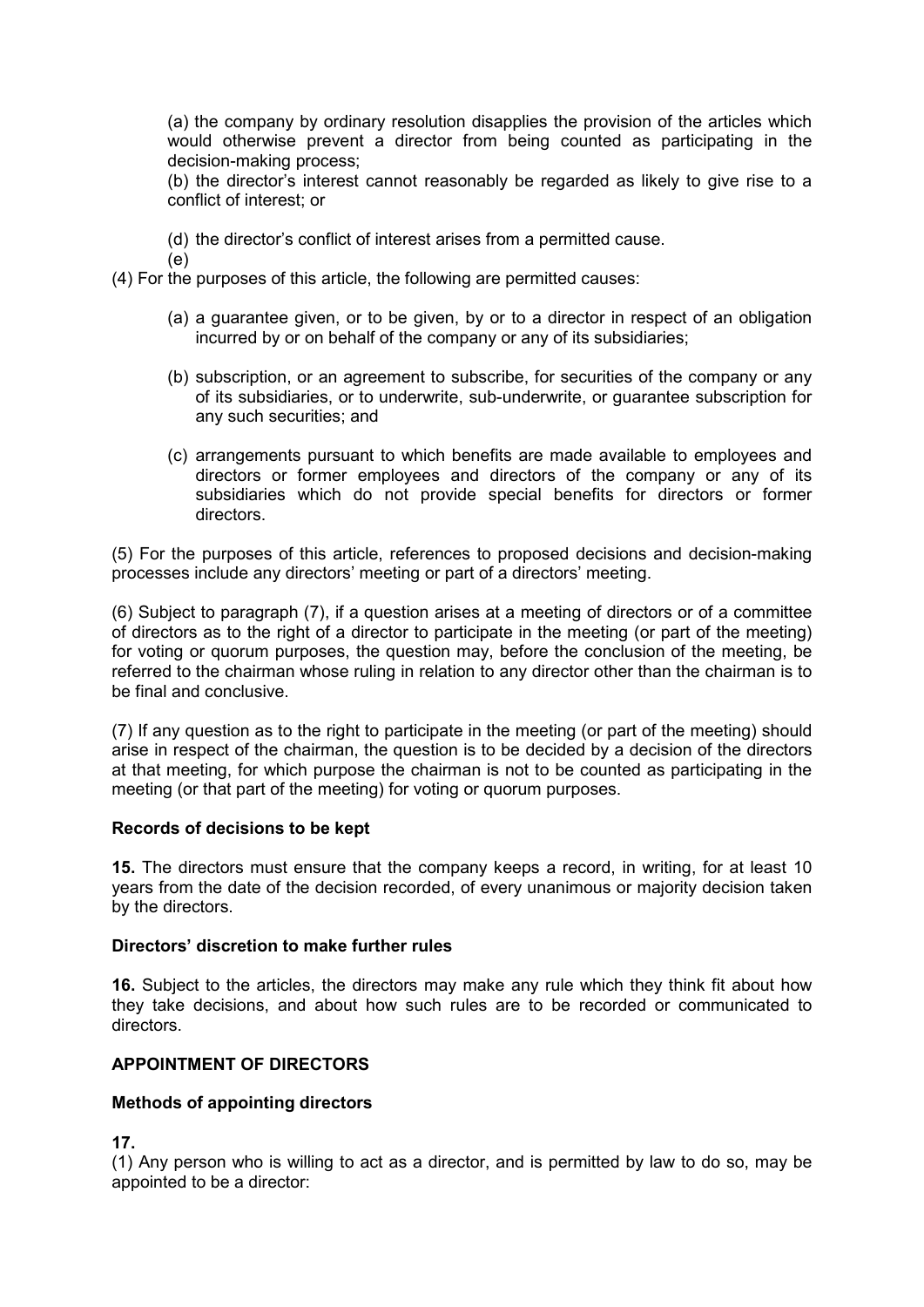- (a) by ordinary resolution, or
- (b) by a decision of the directors.

(2) In any case where, as a result of death, the company has no members and no directors, the personal representatives of the last member to have died have the right, by notice in writing, to appoint a person to be a director.

(3) For the purposes of paragraph (2), where 2 or more members die in circumstances rendering it uncertain who was the last to die, a younger member is deemed to have survived an older member

#### **Rotation of directors**

**18.** Each year, at a general meeting of the company, one-third of the directors liable to retirement by rotation or if their number is not three or a multiple of three, then, the number nearest to one-third, shall retire from office.

The directors to retire by rotation at the general meeting shall be those who have been longest in office since their last appointment, but as between persons who became directors on the same day, those who will have to retire is to be determined by lot, unless otherwise agreed to among themselves.

At the general meeting at which a director retires as aforesaid the company may fill up the vacancy by appointing the retiring director or some other person thereto. In other words, a retiring director is eligible for re-appointment at the same meeting.

# **Termination of director's appointment**

**19.** A person ceases to be a director as soon as:

- (a) that person ceases to be a director by virtue of any provision of the Companies Act 2006 or is prohibited from being a director by law;
- (b) a bankruptcy order is made against that person;

(c) a composition is made with that person's creditors generally in satisfaction of that person's debts;

- (d) a registered medical practitioner who is treating that person gives a written opinion to the company stating that that person has become physically or mentally incapable of acting as a director and may remain so for more than three months;
- (e) by reason of that person's mental health, a court makes an order which wholly or partly prevents that person from personally exercising any powers or rights which that person would otherwise have;

(f) notification is received by the company from the director that the director is resigning from office, and such resignation has taken effect in accordance with its terms.

#### **Resolution to remove director**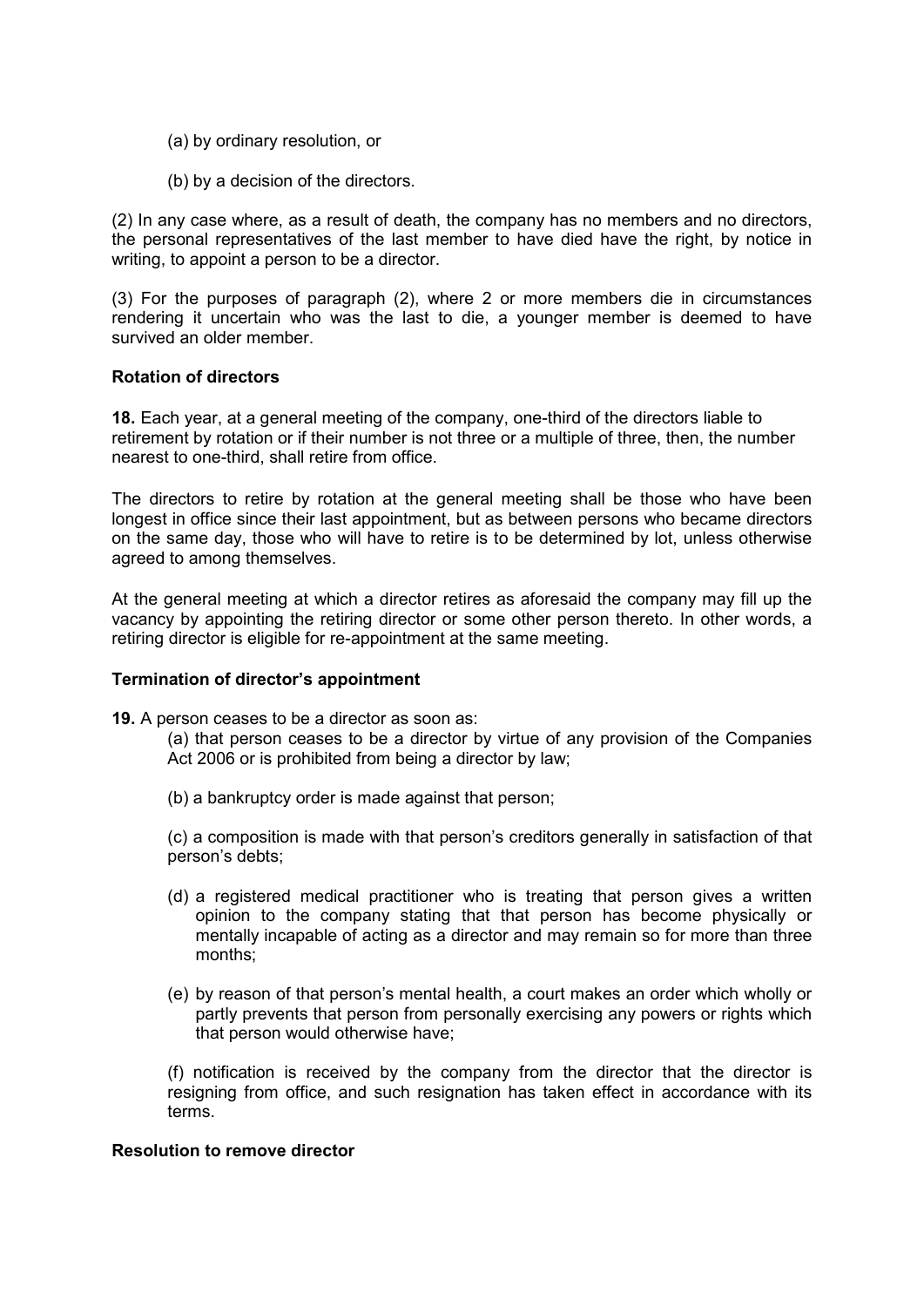**20.** The company may by ordinary resolution at a meeting remove a director before the expiration of his period of office, notwithstanding anything in any agreement between it and him. Special notice is required of a resolution to remove a director under this section.

# **Directors' remuneration**

**21.**

(1) Directors may undertake any services for the company that the directors decide.

(2) Directors are entitled to such remuneration as the directors determine:

- (a) for their services to the company as directors, and
- (b) for any other service which they undertake for the company.

(3) Subject to the articles, a director's remuneration may:

- (a) take any form, and
- (b) include any arrangements in connection with the payment of a pension, allowance or gratuity, or any death, sickness or disability benefits, to or in respect of that director.

(4) Unless the directors decide otherwise, directors' remuneration accrues from day to day. (5) Unless the directors decide otherwise, directors are not accountable to the company for any remuneration which they receive as directors or other officers or employees of the company's subsidiaries or of any other body corporate in which the company is interested.

# **Directors' expenses**

**22.** The company may pay any reasonable expenses which the directors properly incur in connection with their attendance at:

- (a) meetings of directors or committees of directors,
- (b) general meetings, or
- (c) separate meetings of the holders of debentures of the company, or otherwise in connection with the exercise of their powers and the discharge of their responsibilities in relation to the company.

# **PART 3 MEMBERS**

# **BECOMING AND CEASING TO BE A MEMBER**

# **Applications for membership**

**23.** No person shall become a member of the company unless:

(a) that person has completed an application for membership in a form approved by the directors, and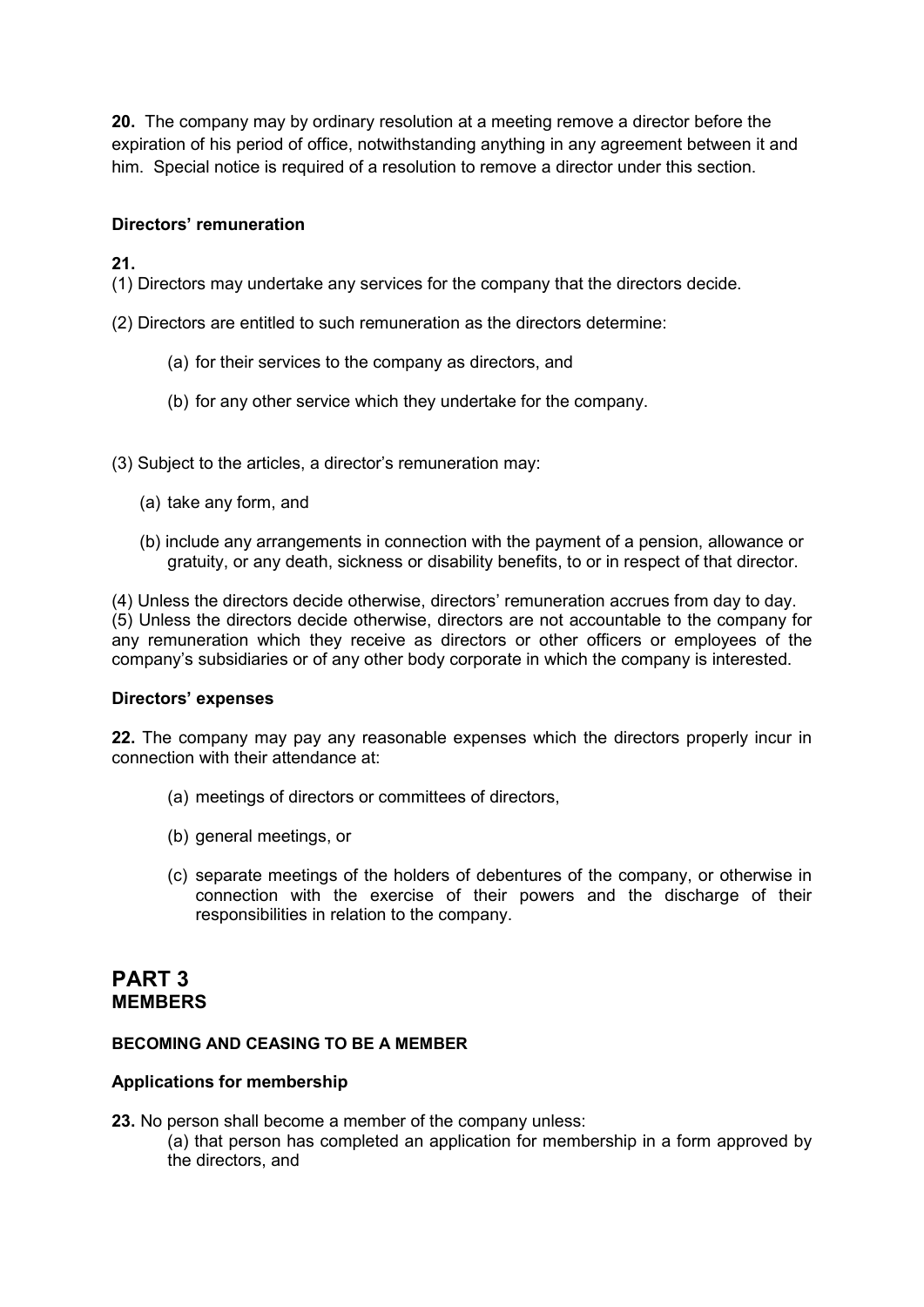(b) the directors have approved the application.

# **Termination of membership**

# **24.**

(1) A member may withdraw from membership of the company by giving 7 days' notice to the company in writing.

- (2) Membership is not transferable.
- (3) A person's membership terminates when that person dies or ceases to exist.

# **ORGANISATION OF GENERAL MEETINGS**

# **Frequency of general meetings**

**25**. At least one general meeting of the company is to be held every calendar year. Members will be given notice of meetings in good time, either by post or electronically.

#### **Attendance and speaking at general meetings**

# **26.**

(1) A person is able to exercise the right to speak at a general meeting when that person is in a position to communicate to all those attending the meeting, during the meeting, any information or opinions which that person has on the business of the meeting.

(2) A person is able to exercise the right to vote at a general meeting when:

- (a) that person is able to vote, during the meeting, on resolutions put to the vote at the meeting, and
- (b) that person's vote can be taken into account in determining whether or not such resolutions are passed at the same time as the votes of all the other persons attending the meeting.

(3) The directors may make whatever arrangements they consider appropriate to enable those attending a general meeting to exercise their rights to speak or vote at it.

(4) In determining attendance at a general meeting, it is immaterial whether any two or more members attending it are in the same place as each other.

(5) Two or more persons who are not in the same place as each other attend a general meeting if their circumstances are such that if they have (or were to have) rights to speak and vote at that meeting, they are (or would be) able to exercise them.

# **Quorum for general meetings**

**27.** No business other than the appointment of the chairman of the meeting is to be transacted at a general meeting if the persons attending it do not constitute a quorum.

# **Chairing general meetings**

**28.**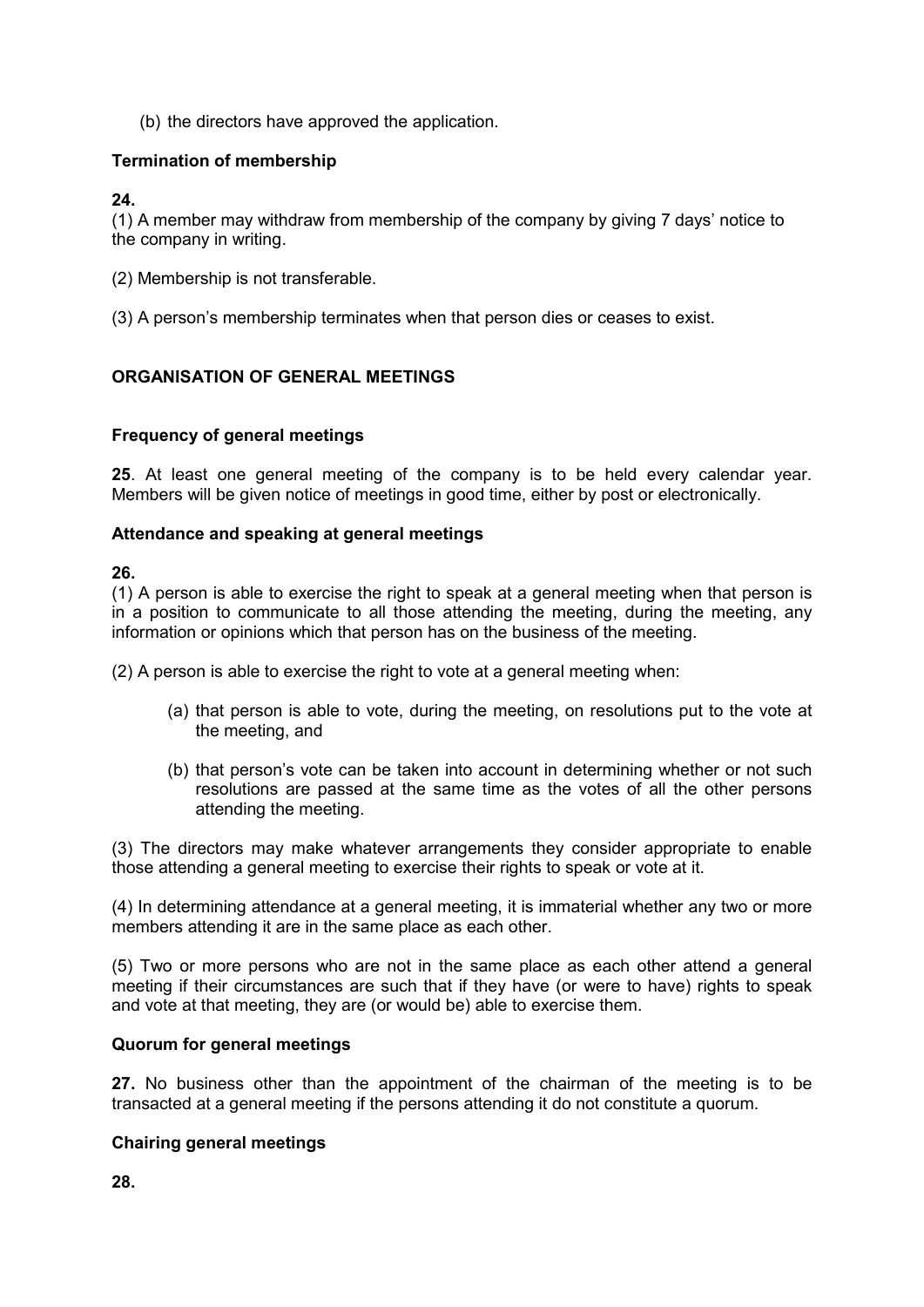(1) If the directors have appointed a chairman, the chairman shall chair general meetings if present and willing to do so.

(2) If the directors have not appointed a chairman, or if the chairman is unwilling to chair the meeting or is not present within ten minutes of the time at which a meeting was due to start:

- (a) the directors present, or
- (b) (if no directors are present), the meeting,

must appoint a director or member to chair the meeting, and the appointment of the chairman of the meeting must be the first business of the meeting.

(3) The person chairing a meeting in accordance with this article is referred to as "the chairman of the meeting".

#### **Attendance and speaking by directors and non-members**

#### **29.**

(1) Directors may attend and speak at general meetings, whether or not they are members.

(2) The chairman of the meeting may permit other persons who are not members of the company to attend and speak at a general meeting.

#### **Adjournment**

**30.**

(1) If the persons attending a general meeting within half an hour of the time at which the meeting was due to start do not constitute a quorum, or if during a meeting a quorum ceases to be present, the chairman of the meeting must adjourn it.

(2) The chairman of the meeting may adjourn a general meeting at which a quorum is present if:

- (a) the meeting consents to an adjournment, or
- (b) it appears to the chairman of the meeting that an adjournment is necessary to protect the safety of any person attending the meeting or ensure that the business of the meeting is conducted in an orderly manner.

(3) The chairman of the meeting must adjourn a general meeting if directed to do so by the meeting.

(4) When adjourning a general meeting, the chairman of the meeting must:

- (a) either specify the time and place to which it is adjourned or state that it is to continue at a time and place to be fixed by the directors, and
- (b) have regard to any directions as to the time and place of any adjournment which have been given by the meeting.

(5) If the continuation of an adjourned meeting is to take place more than 14 days after it was adjourned, the company must give at least 7 clear days' notice of it (that is, excluding the day of the adjourned meeting and the day on which the notice is given):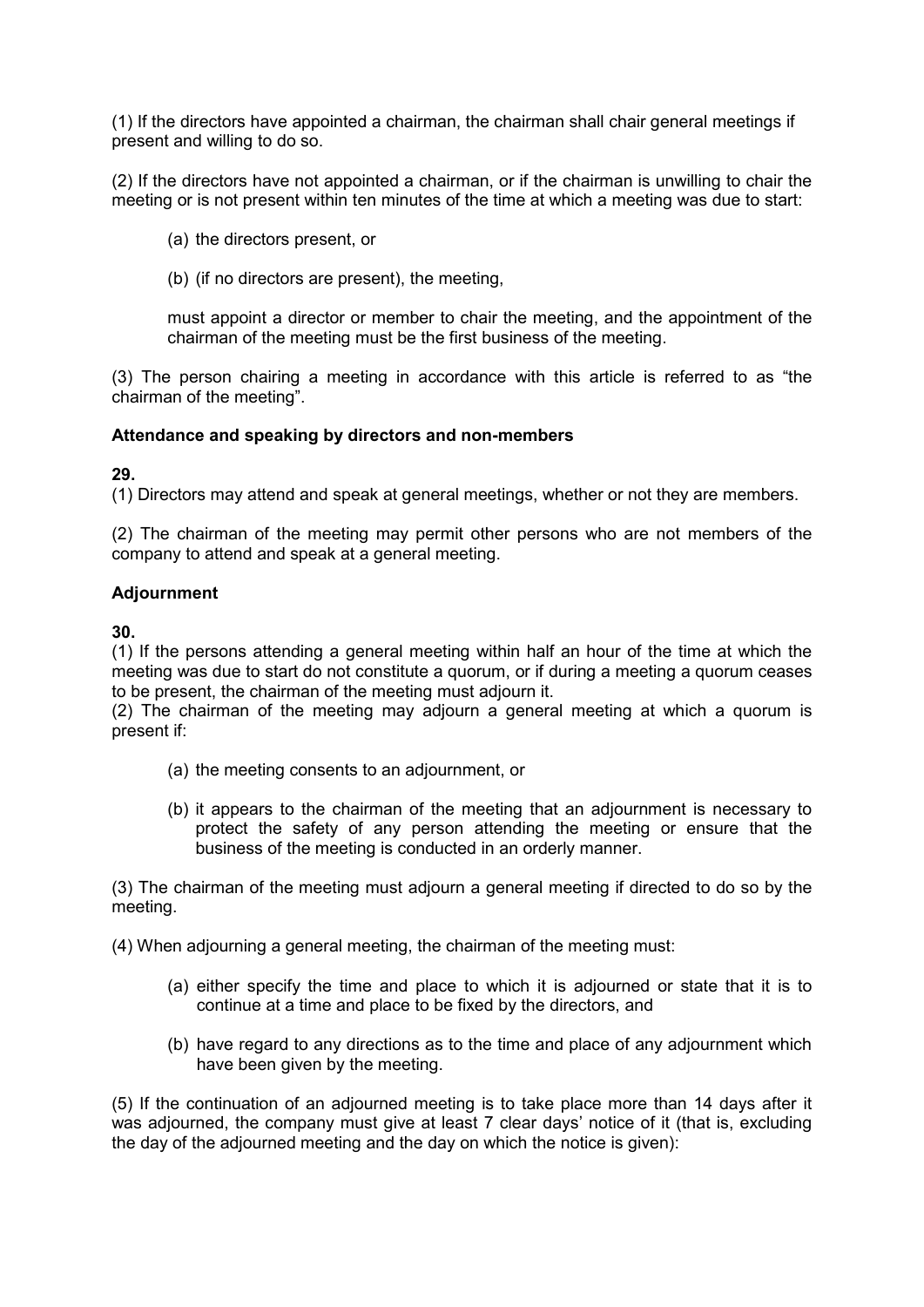- (a) to the same persons to whom notice of the company's general meetings is required to be given, and
- (b) containing the same information which such notice is required to contain.

(6) No business may be transacted at an adjourned general meeting which could not properly have been transacted at the meeting if the adjournment had not taken place.

### **VOTING AT GENERAL MEETINGS**

#### **Voting: general**

**31.** A resolution put to the vote of a general meeting must be decided on a show of hands unless a poll is duly demanded in accordance with the articles.

#### **Errors and disputes**

#### **32.**

(1) No objection may be raised to the qualification of any person voting at a general meeting except at the meeting or adjourned meeting at which the vote objected to is tendered, and every vote not disallowed at the meeting is valid.

(2) Any such objection must be referred to the chairman of the meeting whose decision is final.

# **Poll votes**

# **33.**

(1) A poll on a resolution may be demanded:

- (a) in advance of the general meeting where it is to be put to the vote, or
- (b) at a general meeting, either before a show of hands on that resolution or immediately after the result of a show of hands on that resolution is declared.

(2) A poll may be demanded by:

- (a) the chairman of the meeting;
- (b) the directors;
- (c) two or more persons having the right to vote on the resolution; or
- (d) a person or persons representing not less than one tenth of the total voting rights of all the members having the right to vote on the resolution.

#### (3) A demand for a poll may be withdrawn if:

- (a) the poll has not yet been taken, and
- (b) the chairman of the meeting consents to the withdrawal.

(4) Polls must be taken immediately and in such manner as the chairman of the meeting directs.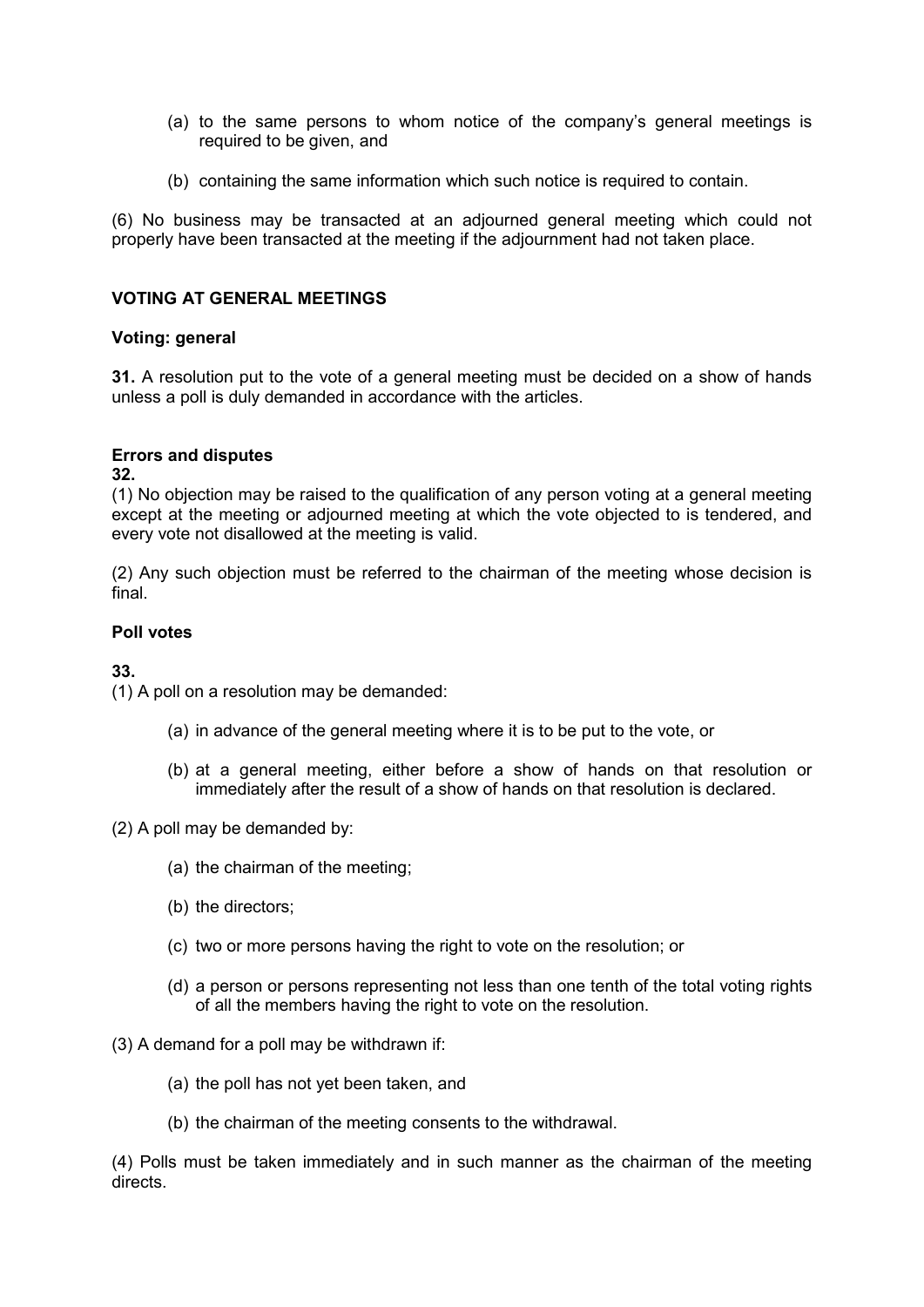# **Content of proxy notices**

**34.**

(1) Proxies may only validly be appointed by a notice in writing (a "proxy notice") which:

- (a) states the name and address of the member appointing the proxy;
- (b) identifies the person appointed to be that member's proxy and the general meeting in relation to which that person is appointed;
- (c) is signed by or on behalf of the member appointing the proxy, or is authenticated in such manner as the directors may determine; and
- (d) is delivered to the company in accordance with the articles and any instructions contained in the notice of the general meeting to which they relate.

(2) The company may require proxy notices to be delivered in a particular form, and may specify different forms for different purposes.

(3) Proxy notices may specify how the proxy appointed under them is to vote (or that the proxy is to abstain from voting) on one or more resolutions.

(4) Unless a proxy notice indicates otherwise, it must be treated as:

- (a) allowing the person appointed under it as a proxy discretion as to how to vote on any ancillary or procedural resolutions put to the meeting, and
- (b) appointing that person as a proxy in relation to any adjournment of the general meeting to which it relates as well as the meeting itself.

# **Delivery of proxy notices**

# **35.**

(1) A person who is entitled to attend, speak or vote (either on a show of hands or on a poll) at a general meeting remains so entitled in respect of that meeting or any adjournment of it, even though a valid proxy notice has been delivered to the company by or on behalf of that person.

(2) An appointment under a proxy notice may be revoked by delivering to the company a notice in writing given by or on behalf of the person by whom or on whose behalf the proxy notice was given.

(3) A notice revoking a proxy appointment only takes effect if it is delivered before the start of the meeting or adjourned meeting to which it relates.

(4) If a proxy notice is not executed by the person appointing the proxy, it must be accompanied by written evidence of the authority of the person who executed it to execute it on the appointor's behalf.

# **Amendments to resolutions**

**36.**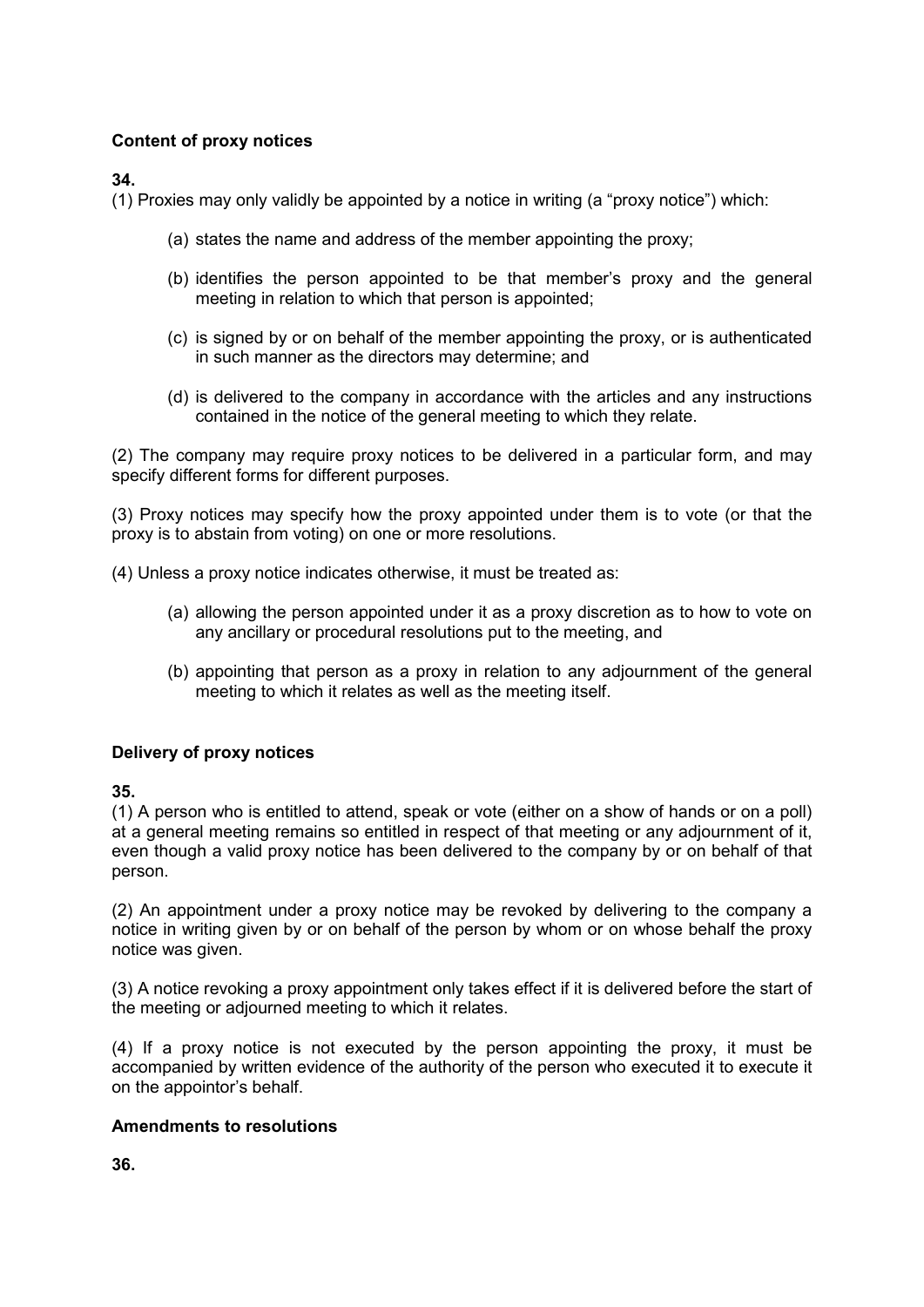(1) An ordinary resolution to be proposed at a general meeting may be amended by ordinary resolution if:

(a) notice of the proposed amendment is given to the company in writing by a person entitled to vote at the general meeting at which it is to be proposed not less than 48 hours before the meeting is to take place (or such later time as the chairman of the meeting may determine), and

(b) the proposed amendment does not, in the reasonable opinion of the chairman of the meeting, materially alter the scope of the resolution.

(2) A special resolution to be proposed at a general meeting may be amended by ordinary resolution, if:

- (a) the chairman of the meeting proposes the amendment at the general meeting at which the resolution is to be proposed, and
- (b) the amendment does not go beyond what is necessary to correct a grammatical or other non-substantive error in the resolution.

(3) If the chairman of the meeting, acting in good faith, wrongly decides that an amendment to a resolution is out of order, the chairman's error does not invalidate the vote on that resolution.

# **PART 4 ADMINISTRATIVE ARRANGEMENTS**

#### **Means of communication to be used 37.**

(1) Subject to the articles, anything sent or supplied by or to the company under the articles may be sent or supplied in any way in which the Companies Act 2006 provides for documents or information which are authorised or required by any provision of that Act to be sent or supplied by or to the company.

(2) Subject to the articles, any notice or document to be sent or supplied to a director in connection with the taking of decisions by directors may also be sent or supplied by the means by which that director has asked to be sent or supplied with such notices or documents for the time being.

(3) A director may agree with the company that notices or documents sent to that director in a particular way are to be deemed to have been received within a specified time of their being sent, and for the specified time to be less than 48 hours.

# **Company seals**

**38.**

(1) Any common seal may only be used by the authority of the directors.

(2) The directors may decide by what means and in what form any common seal is to be used.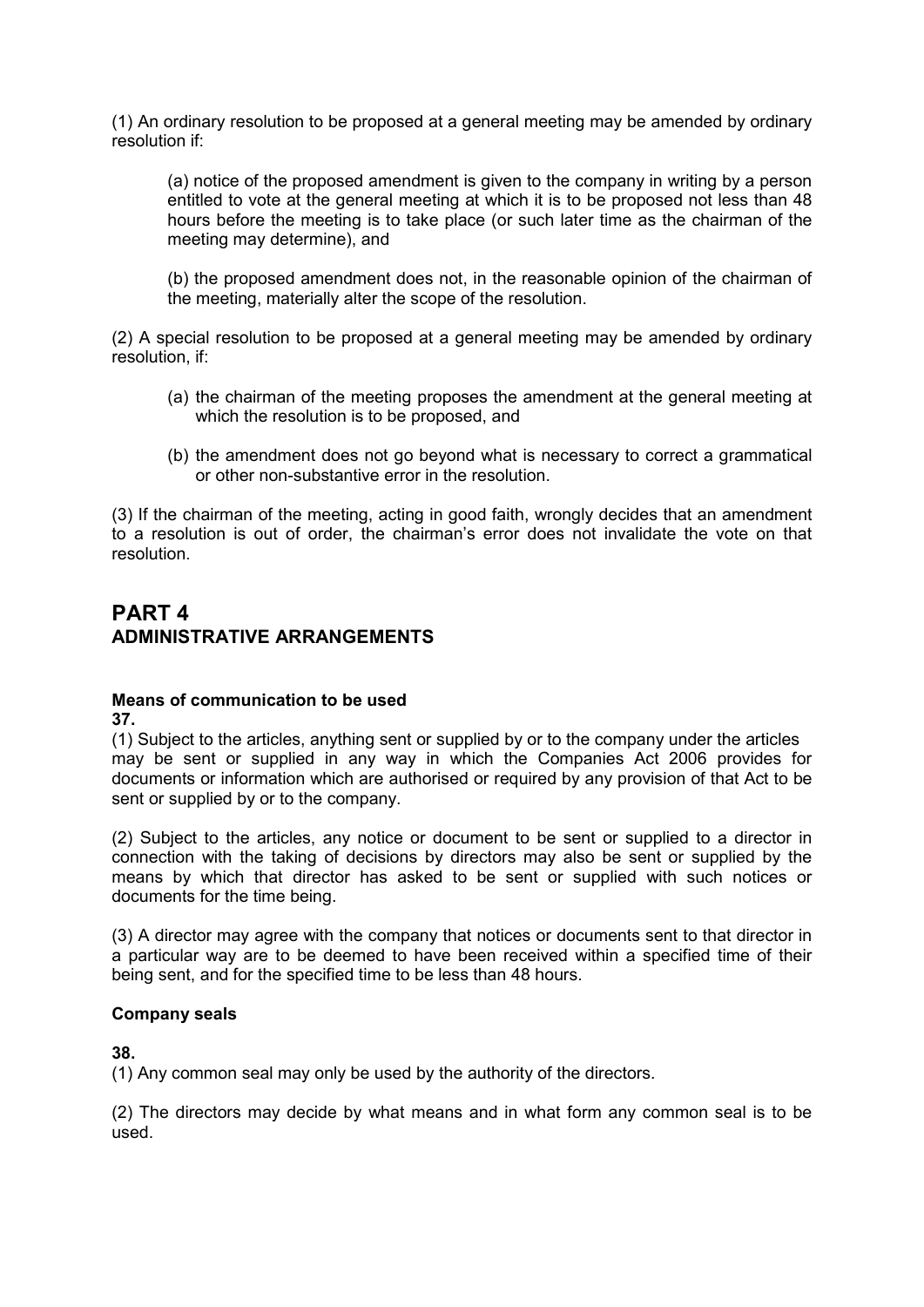(3) Unless otherwise decided by the directors, if the company has a common seal and it is affixed to a document, the document must also be signed by at least one authorised person in the presence of a witness who attests the signature.

(4) For the purposes of this article, an authorised person is:

- (a) any director of the company;
- (b) the company secretary (if any); or
- (c) any person authorised by the directors for the purpose of signing documents to which the common seal is applied.

# **No right to inspect accounts and other records**

**39.** Except as provided by law or authorised by the directors or an ordinary resolution of the company, no person is entitled to inspect any of the company's accounting or other records or documents merely by virtue of being a member.

#### **Provision for employees on cessation of business**

**40.** The directors may decide to make provision for the benefit of persons employed or formerly employed by the company or any of its subsidiaries (other than a director or former director or shadow director) in connection with the cessation or transfer to any person of the whole or part of the undertaking of the company or that subsidiary.

# **DIRECTORS' INDEMNITY AND INSURANCE**

# **Indemnity**

#### **41.**

(1) Subject to paragraph (2), a relevant director of the company or an associated company may be indemnified out of the company's assets against:

- (a) any liability incurred by that director in connection with any negligence, default, breach of duty or breach of trust in relation to the company or an associated company,
- (b) any liability incurred by that director in connection with the activities of the company or an associated company in its capacity as a trustee of an occupational pension scheme (as defined in section 235(6) of the Companies Act 2006),
- (c) any other liability incurred by that director as an officer of the company or an associated company.

(2) This article does not authorise any indemnity which would be prohibited or rendered void by any provision of the Companies Acts or by any other provision of law.

(3) In this article:

- (a) companies are associated if one is a subsidiary of the other or both are subsidiaries of the same body corporate, and
- (b) a "relevant director" means any director or former director of the company or an associated company.